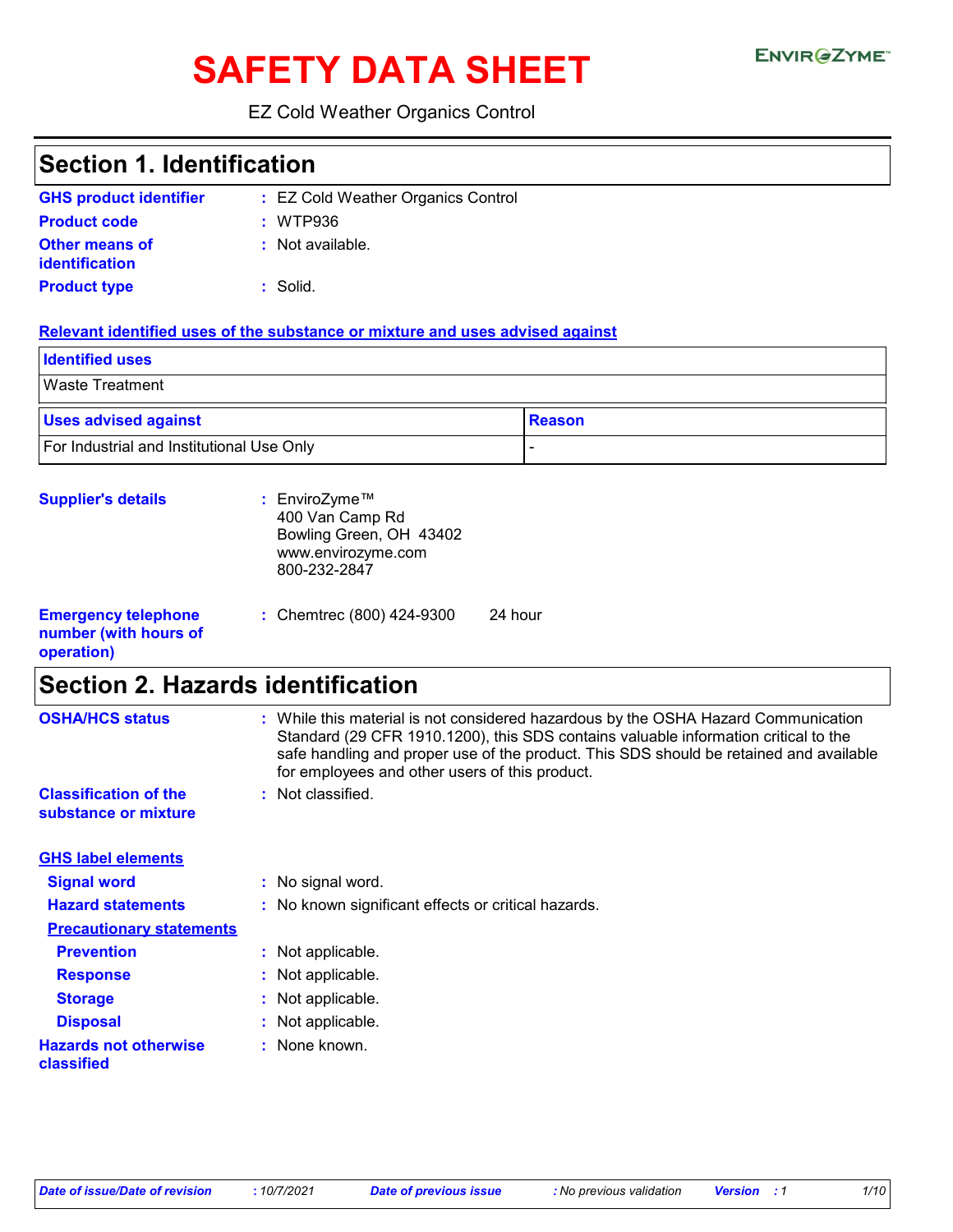### **Section 3. Composition/information on ingredients**

**Other means of Substance/mixture :**

**identification**

- Mixture
- **:** Not available.

Any concentration shown as a range is to protect confidentiality or is due to batch variation.

**There are no ingredients present which, within the current knowledge of the supplier and in the concentrations applicable, are classified as hazardous to health or the environment and hence require reporting in this section. Occupational exposure limits, if available, are listed in Section 8.**

### **Section 4. First aid measures**

#### **Description of necessary first aid measures**

| <b>Eye contact</b>  | : Immediately flush eyes with plenty of water, occasionally lifting the upper and lower<br>eyelids. Check for and remove any contact lenses. Get medical attention if irritation<br>occurs.                                                                                                                                                            |
|---------------------|--------------------------------------------------------------------------------------------------------------------------------------------------------------------------------------------------------------------------------------------------------------------------------------------------------------------------------------------------------|
| <b>Inhalation</b>   | : Remove victim to fresh air and keep at rest in a position comfortable for breathing. Get<br>medical attention if symptoms occur.                                                                                                                                                                                                                     |
| <b>Skin contact</b> | : Flush contaminated skin with plenty of water. Remove contaminated clothing and<br>shoes. Get medical attention if symptoms occur.                                                                                                                                                                                                                    |
| <b>Ingestion</b>    | : Wash out mouth with water. Remove victim to fresh air and keep at rest in a position<br>comfortable for breathing. If material has been swallowed and the exposed person is<br>conscious, give small quantities of water to drink. Do not induce vomiting unless<br>directed to do so by medical personnel. Get medical attention if symptoms occur. |

#### **Most important symptoms/effects, acute and delayed**

| <b>Potential acute health effects</b> |                                                                                                                                |
|---------------------------------------|--------------------------------------------------------------------------------------------------------------------------------|
| <b>Eye contact</b>                    | : No known significant effects or critical hazards.                                                                            |
| <b>Inhalation</b>                     | : No known significant effects or critical hazards.                                                                            |
| <b>Skin contact</b>                   | : No known significant effects or critical hazards.                                                                            |
| <b>Ingestion</b>                      | : No known significant effects or critical hazards.                                                                            |
| <b>Over-exposure signs/symptoms</b>   |                                                                                                                                |
| Eye contact                           | : No specific data.                                                                                                            |
| <b>Inhalation</b>                     | : No specific data.                                                                                                            |
| <b>Skin contact</b>                   | $:$ No specific data.                                                                                                          |
| <b>Ingestion</b>                      | : No specific data.                                                                                                            |
|                                       | <u>Indication of immediate medical attention and special treatment needed, if necessary</u>                                    |
|                                       |                                                                                                                                |
| <b>Notes to physician</b>             | : Treat symptomatically. Contact poison treatment specialist immediately if large<br>quantities have been ingested or inhaled. |
| <b>Specific treatments</b>            | : No specific treatment.                                                                                                       |
| <b>Protection of first-aiders</b>     | : No action shall be taken involving any personal risk or without suitable training.                                           |

#### **See toxicological information (Section 11)**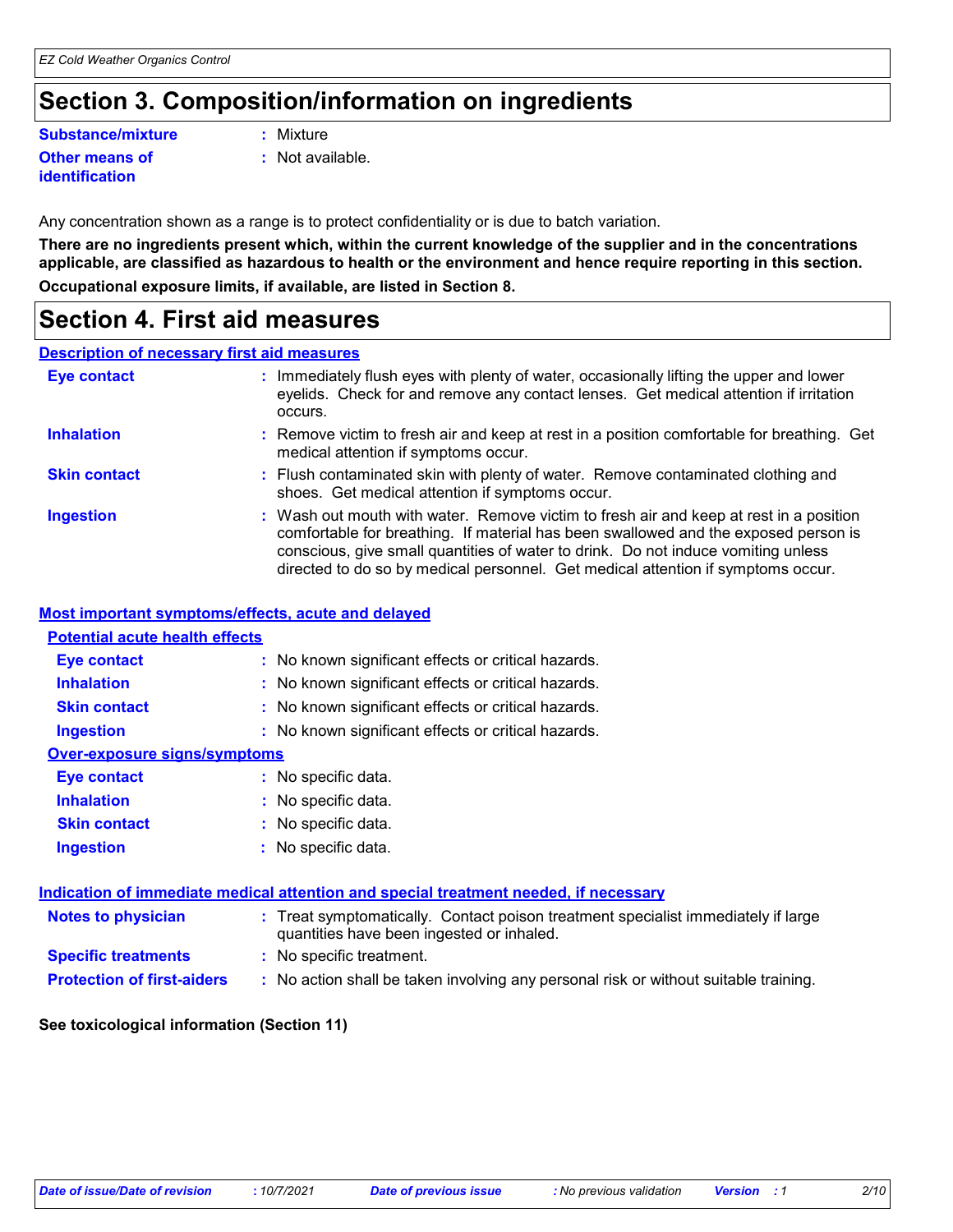### **Section 5. Fire-fighting measures**

| <b>Extinguishing media</b>                               |                                                                                                                                                                                                     |
|----------------------------------------------------------|-----------------------------------------------------------------------------------------------------------------------------------------------------------------------------------------------------|
| <b>Suitable extinguishing</b><br>media                   | : Use an extinguishing agent suitable for the surrounding fire.                                                                                                                                     |
| Unsuitable extinguishing<br>media                        | : None known.                                                                                                                                                                                       |
| <b>Specific hazards arising</b><br>from the chemical     | : No specific fire or explosion hazard.                                                                                                                                                             |
| <b>Hazardous thermal</b><br>decomposition products       | Decomposition products may include the following materials:<br>carbon dioxide<br>carbon monoxide<br>halogenated compounds<br>metal oxide/oxides                                                     |
| <b>Special protective actions</b><br>for fire-fighters   | : Promptly isolate the scene by removing all persons from the vicinity of the incident if<br>there is a fire. No action shall be taken involving any personal risk or without suitable<br>training. |
| <b>Special protective</b><br>equipment for fire-fighters | : Fire-fighters should wear appropriate protective equipment and self-contained breathing<br>apparatus (SCBA) with a full face-piece operated in positive pressure mode.                            |

### **Section 6. Accidental release measures**

### **Personal precautions, protective equipment and emergency procedures**

contractor.

| For non-emergency<br>personnel                        |     | : No action shall be taken involving any personal risk or without suitable training.<br>Evacuate surrounding areas. Keep unnecessary and unprotected personnel from<br>entering. Do not touch or walk through spilled material. Put on appropriate personal<br>protective equipment. |
|-------------------------------------------------------|-----|--------------------------------------------------------------------------------------------------------------------------------------------------------------------------------------------------------------------------------------------------------------------------------------|
| For emergency responders                              | -11 | If specialized clothing is required to deal with the spillage, take note of any information in<br>Section 8 on suitable and unsuitable materials. See also the information in "For non-<br>emergency personnel".                                                                     |
| <b>Environmental precautions</b>                      |     | : Avoid dispersal of spilled material and runoff and contact with soil, waterways, drains<br>and sewers. Inform the relevant authorities if the product has caused environmental<br>pollution (sewers, waterways, soil or air).                                                      |
| Methods and materials for containment and cleaning up |     |                                                                                                                                                                                                                                                                                      |
| <b>Small spill</b>                                    |     | : Move containers from spill area. Vacuum or sweep up material and place in a<br>designated, labeled waste container. Dispose of via a licensed waste disposal                                                                                                                       |

Move containers from spill area. Prevent entry into sewers, water courses, basements or confined areas. Vacuum or sweep up material and place in a designated, labeled waste container. Dispose of via a licensed waste disposal contractor. Note: see Section 1 for emergency contact information and Section 13 for waste disposal. **Large spill :**

### **Section 7. Handling and storage**

#### **Advice on general occupational hygiene** Eating, drinking and smoking should be prohibited in areas where this material is **:** handled, stored and processed. Workers should wash hands and face before eating, drinking and smoking. Remove contaminated clothing and protective equipment before entering eating areas. See also Section 8 for additional information on hygiene measures. **Protective measures :** Put on appropriate personal protective equipment (see Section 8). **Precautions for safe handling**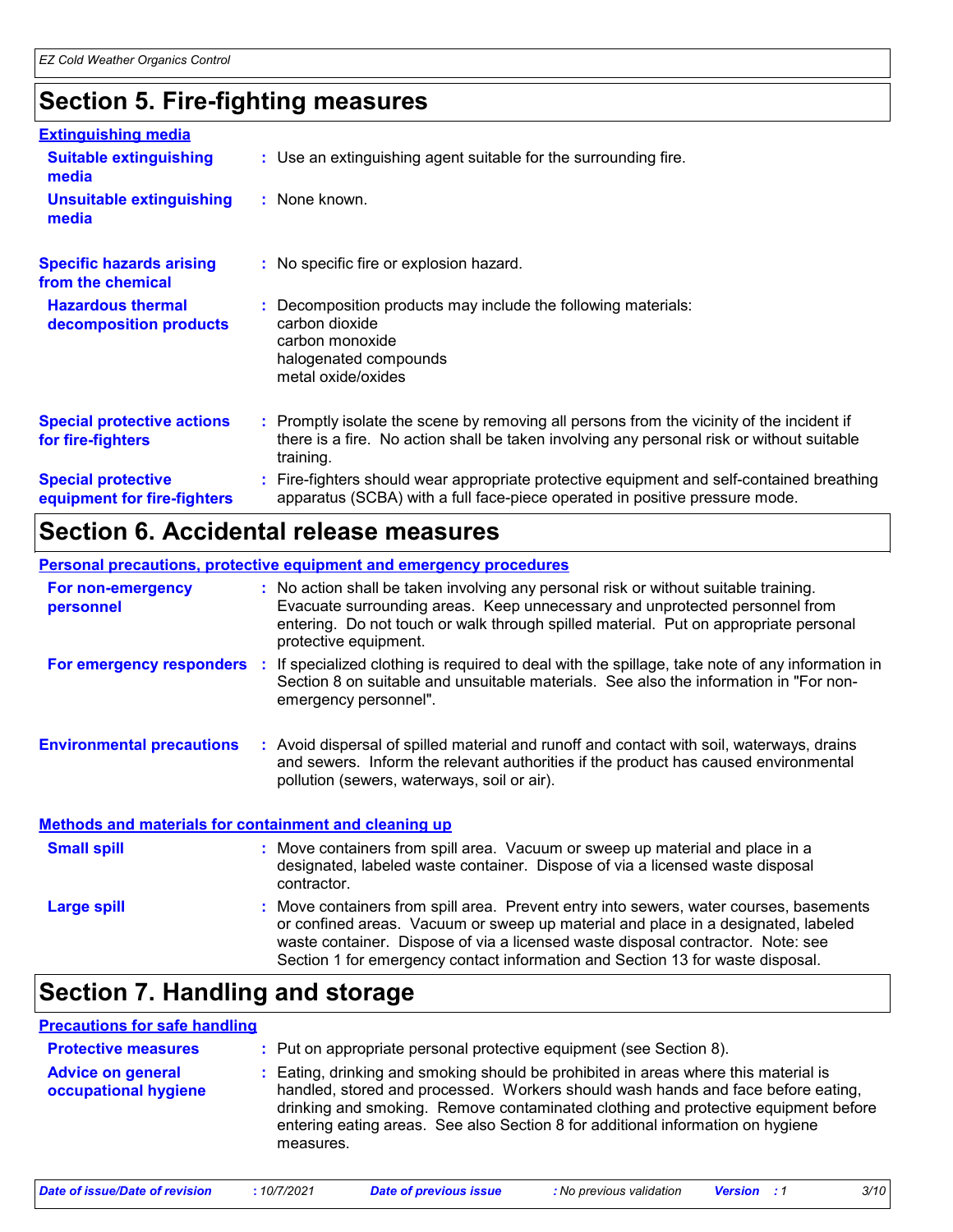### **Section 7. Handling and storage**

| <b>Conditions for safe storage,</b><br>including any<br><b>incompatibilities</b> | -10 | Store between the following temperatures: 39 to 45°C (102.2 to 113°F). Store in<br>accordance with local regulations. Store in original container protected from direct<br>sunlight in a dry, cool and well-ventilated area, away from incompatible materials (see<br>Section 10) and food and drink. Keep container tightly closed and sealed until ready for<br>use. Containers that have been opened must be carefully resealed and kept upright to<br>prevent leakage. Do not store in unlabeled containers. Use appropriate containment to<br>avoid environmental contamination. See Section 10 for incompatible materials before<br>handling or use. |  |
|----------------------------------------------------------------------------------|-----|------------------------------------------------------------------------------------------------------------------------------------------------------------------------------------------------------------------------------------------------------------------------------------------------------------------------------------------------------------------------------------------------------------------------------------------------------------------------------------------------------------------------------------------------------------------------------------------------------------------------------------------------------------|--|
|----------------------------------------------------------------------------------|-----|------------------------------------------------------------------------------------------------------------------------------------------------------------------------------------------------------------------------------------------------------------------------------------------------------------------------------------------------------------------------------------------------------------------------------------------------------------------------------------------------------------------------------------------------------------------------------------------------------------------------------------------------------------|--|

### **Section 8. Exposure controls/personal protection**

| <b>Control parameters</b>                        |    |                                                                                                                                                                                                                                                                                                                                                                                                   |
|--------------------------------------------------|----|---------------------------------------------------------------------------------------------------------------------------------------------------------------------------------------------------------------------------------------------------------------------------------------------------------------------------------------------------------------------------------------------------|
| <b>Occupational exposure limits</b>              |    |                                                                                                                                                                                                                                                                                                                                                                                                   |
| None.                                            |    |                                                                                                                                                                                                                                                                                                                                                                                                   |
| <b>Appropriate engineering</b><br>controls       |    | : Good general ventilation should be sufficient to control worker exposure to airborne<br>contaminants.                                                                                                                                                                                                                                                                                           |
| <b>Environmental exposure</b><br><b>controls</b> |    | Emissions from ventilation or work process equipment should be checked to ensure<br>they comply with the requirements of environmental protection legislation. In some<br>cases, fume scrubbers, filters or engineering modifications to the process equipment<br>will be necessary to reduce emissions to acceptable levels.                                                                     |
| <b>Individual protection measures</b>            |    |                                                                                                                                                                                                                                                                                                                                                                                                   |
| <b>Hygiene measures</b>                          |    | : Wash hands, forearms and face thoroughly after handling chemical products, before<br>eating, smoking and using the lavatory and at the end of the working period.<br>Appropriate techniques should be used to remove potentially contaminated clothing.<br>Wash contaminated clothing before reusing. Ensure that eyewash stations and safety<br>showers are close to the workstation location. |
| <b>Eye/face protection</b>                       |    | Safety eyewear complying with an approved standard should be used when a risk<br>assessment indicates this is necessary to avoid exposure to liquid splashes, mists,<br>gases or dusts. If contact is possible, the following protection should be worn, unless<br>the assessment indicates a higher degree of protection: safety glasses with side-<br>shields.                                  |
| <b>Skin protection</b>                           |    |                                                                                                                                                                                                                                                                                                                                                                                                   |
| <b>Hand protection</b>                           |    | : Chemical-resistant, impervious gloves complying with an approved standard should be<br>worn at all times when handling chemical products if a risk assessment indicates this is<br>necessary.                                                                                                                                                                                                   |
| <b>Body protection</b>                           |    | : Personal protective equipment for the body should be selected based on the task being<br>performed and the risks involved and should be approved by a specialist before<br>handling this product.                                                                                                                                                                                               |
| <b>Other skin protection</b>                     |    | : Appropriate footwear and any additional skin protection measures should be selected<br>based on the task being performed and the risks involved and should be approved by a<br>specialist before handling this product.                                                                                                                                                                         |
| <b>Respiratory protection</b>                    | t. | Based on the hazard and potential for exposure, select a respirator that meets the<br>appropriate standard or certification. Respirators must be used according to a<br>respiratory protection program to ensure proper fitting, training, and other important<br>aspects of use.                                                                                                                 |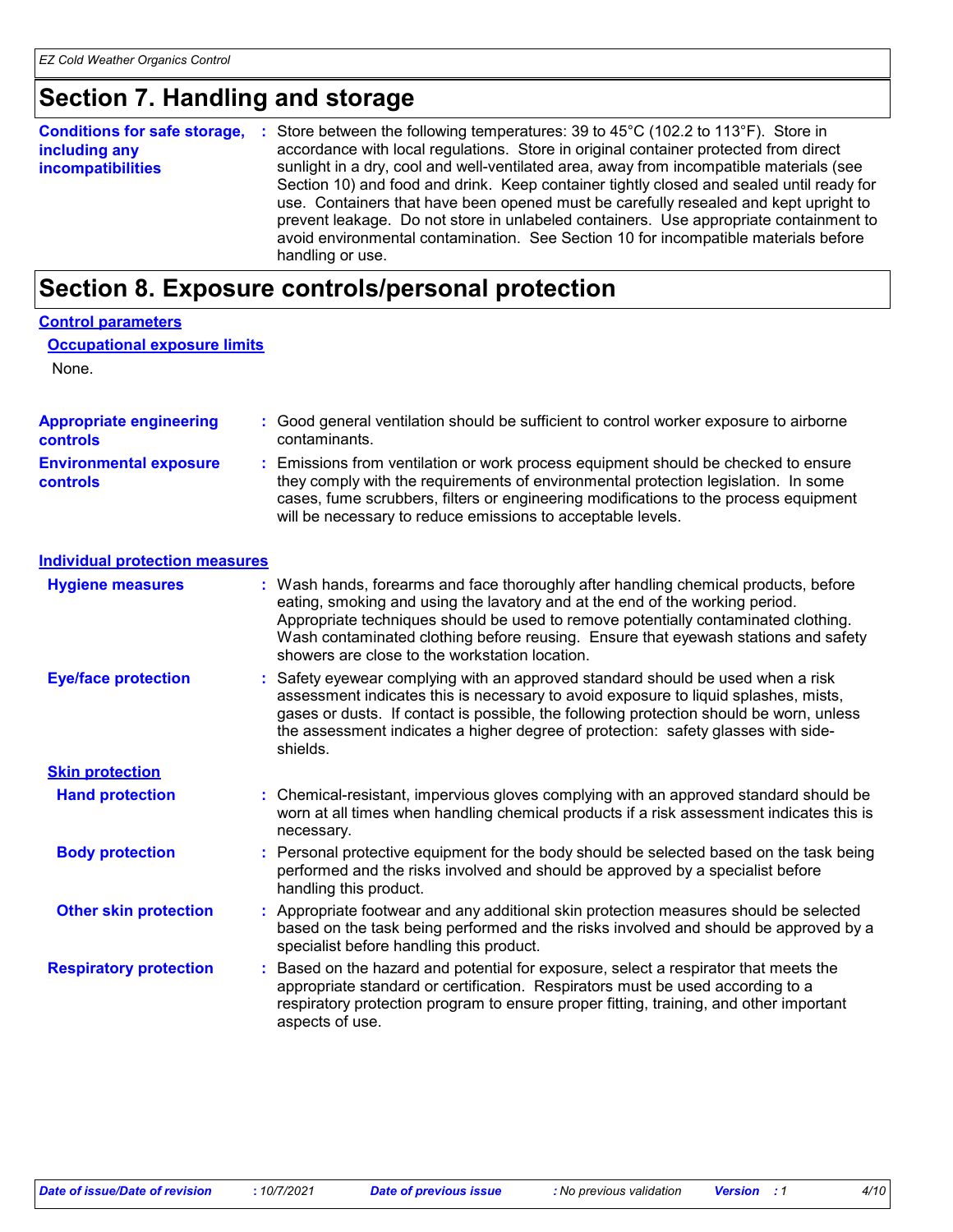### **Section 9. Physical and chemical properties**

| <b>Appearance</b>                                      |                                                                           |
|--------------------------------------------------------|---------------------------------------------------------------------------|
| <b>Physical state</b>                                  | : Solid. [Granular solid.]                                                |
| <b>Color</b>                                           | : Tan. to Brown. [Dark]                                                   |
| <b>Odor</b>                                            | : Not available.                                                          |
| <b>Odor threshold</b>                                  | : Not available.                                                          |
| pH                                                     | : Not applicable.                                                         |
| <b>Melting point</b>                                   | : Not available.                                                          |
| <b>Boiling point</b>                                   | : Not available.                                                          |
| <b>Flash point</b>                                     | : Closed cup: Not applicable.                                             |
| <b>Evaporation rate</b>                                | : Not applicable.                                                         |
| <b>Flammability (solid, gas)</b>                       | : Not available.                                                          |
| <b>Lower and upper explosive</b><br>(flammable) limits | : Not available.                                                          |
| <b>Vapor pressure</b>                                  | : Not applicable.                                                         |
| <b>Vapor density</b>                                   | : Not available.                                                          |
| <b>Relative density</b>                                | : Not applicable.                                                         |
| <b>Solubility</b>                                      | : Partially soluble in the following materials: cold water and hot water. |
| <b>Solubility in water</b>                             | : Not available.                                                          |
| <b>Partition coefficient: n-</b><br>octanol/water      | : Not available.                                                          |
| <b>Auto-ignition temperature</b>                       | : Not available.                                                          |
| <b>Decomposition temperature</b>                       | : Not available.                                                          |
| <b>Viscosity</b>                                       | : Not available.                                                          |
| Flow time (ISO 2431)                                   | : Not available.                                                          |

### **Section 10. Stability and reactivity**

| <b>Reactivity</b>                                   | : No specific test data related to reactivity available for this product or its ingredients.              |
|-----------------------------------------------------|-----------------------------------------------------------------------------------------------------------|
| <b>Chemical stability</b>                           | : The product is stable.                                                                                  |
| <b>Possibility of hazardous</b><br><b>reactions</b> | : Under normal conditions of storage and use, hazardous reactions will not occur.                         |
| <b>Conditions to avoid</b>                          | : No specific data.                                                                                       |
| <b>Incompatible materials</b>                       | Reactive or incompatible with the following materials: moisture.                                          |
| <b>Hazardous decomposition</b><br>products          | : Under normal conditions of storage and use, hazardous decomposition products should<br>not be produced. |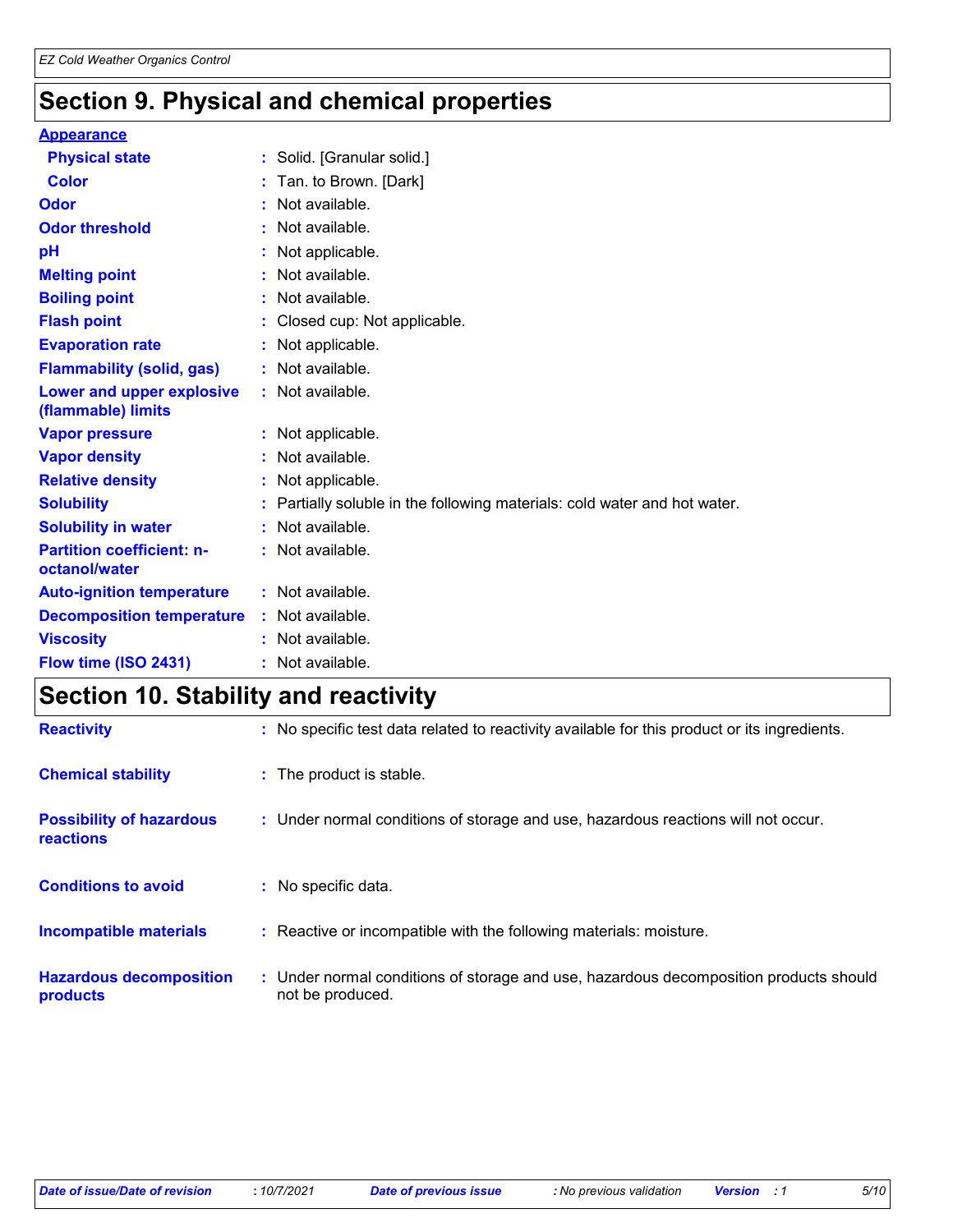### **Section 11. Toxicological information**

### **Information on toxicological effects**

#### **Acute toxicity**

Not available.

### **Irritation/Corrosion**

Not available.

### **Sensitization**

Not available.

### **Mutagenicity**

Not available.

### **Carcinogenicity**

Not available.

### **Reproductive toxicity**

Not available.

### **Teratogenicity**

Not available.

### **Specific target organ toxicity (single exposure)**

Not available.

### **Specific target organ toxicity (repeated exposure)**

Not available.

### **Aspiration hazard**

Not available.

| Information on the likely<br>routes of exposure   | : Routes of entry anticipated: Oral, Dermal, Inhalation.                                 |
|---------------------------------------------------|------------------------------------------------------------------------------------------|
| <b>Potential acute health effects</b>             |                                                                                          |
| <b>Eye contact</b>                                | : No known significant effects or critical hazards.                                      |
| <b>Inhalation</b>                                 | : No known significant effects or critical hazards.                                      |
| <b>Skin contact</b>                               | : No known significant effects or critical hazards.                                      |
| <b>Ingestion</b>                                  | : No known significant effects or critical hazards.                                      |
|                                                   | <b>Symptoms related to the physical, chemical and toxicological characteristics</b>      |
| <b>Eye contact</b>                                | : No specific data.                                                                      |
| <b>Inhalation</b>                                 | : No specific data.                                                                      |
| <b>Skin contact</b>                               | : No specific data.                                                                      |
| <b>Ingestion</b>                                  | : No specific data.                                                                      |
|                                                   | Delayed and immediate effects and also chronic effects from short and long term exposure |
| <b>Short term exposure</b>                        |                                                                                          |
| <b>Potential immediate</b><br>effects             | : Not available.                                                                         |
| <b>Potential delayed effects : Not available.</b> |                                                                                          |
| <u>Long term exposure</u>                         |                                                                                          |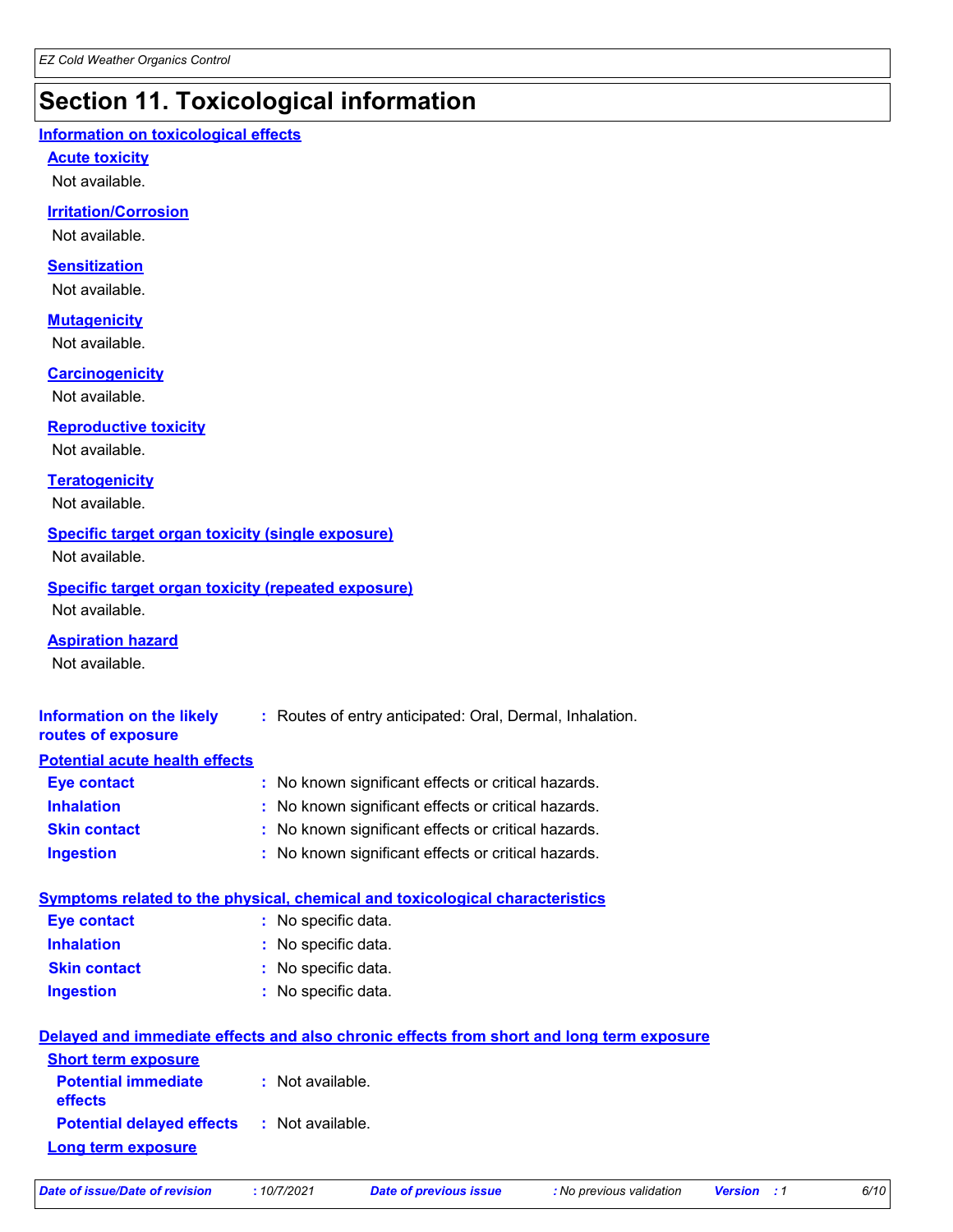### **Section 11. Toxicological information**

| <b>Potential immediate</b><br>effects   |  | : Not available. |  |
|-----------------------------------------|--|------------------|--|
| <b>Potential delayed effects</b>        |  | : Not available. |  |
| <b>Potential chronic health effects</b> |  |                  |  |

Not available.

| <b>General</b>               | : No known significant effects or critical hazards. |
|------------------------------|-----------------------------------------------------|
| <b>Carcinogenicity</b>       | : No known significant effects or critical hazards. |
| <b>Mutagenicity</b>          | : No known significant effects or critical hazards. |
| <b>Teratogenicity</b>        | : No known significant effects or critical hazards. |
| <b>Developmental effects</b> | : No known significant effects or critical hazards. |
| <b>Fertility effects</b>     | : No known significant effects or critical hazards. |

#### **Numerical measures of toxicity**

### **Acute toxicity estimates**

Not available.

### **Section 12. Ecological information**

#### **Toxicity**

Not available.

### **Persistence and degradability**

Not available.

### **Bioaccumulative potential**

Not available.

### **Mobility in soil**

**Soil/water partition coefficient (KOC) :** Not available.

**Other adverse effects** : No known significant effects or critical hazards.

### **Section 13. Disposal considerations**

The generation of waste should be avoided or minimized wherever possible. Disposal of this product, solutions and any by-products should at all times comply with the requirements of environmental protection and waste disposal legislation and any regional local authority requirements. Dispose of surplus and non-recyclable products via a licensed waste disposal contractor. Waste should not be disposed of untreated to the sewer unless fully compliant with the requirements of all authorities with jurisdiction. Waste packaging should be recycled. Incineration or landfill should only be considered when recycling is not feasible. This material and its container must be disposed of in a safe way. Empty containers or liners may retain some product residues. Avoid dispersal of spilled material and runoff and contact with soil, waterways, drains and sewers. **Disposal methods :**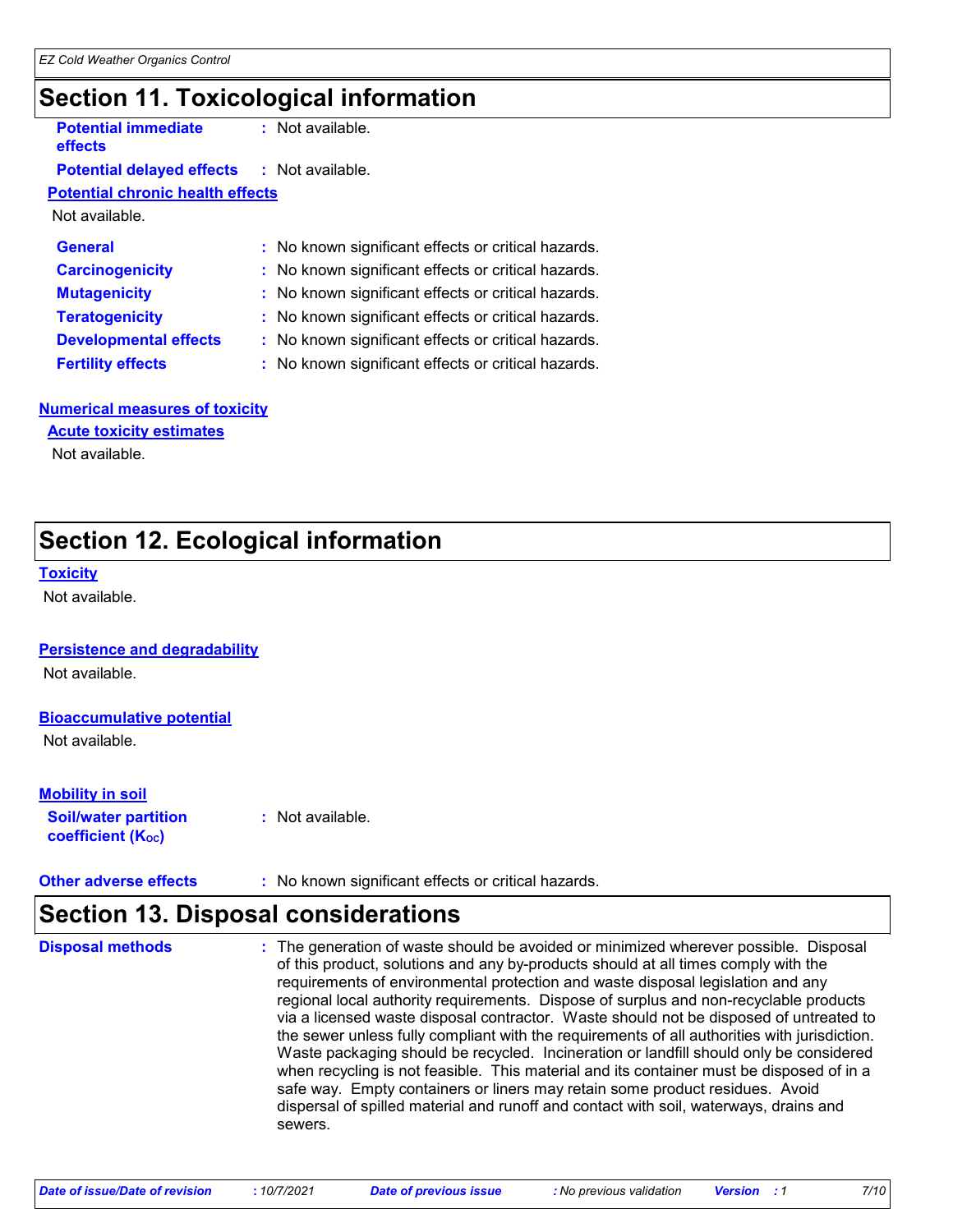## **Section 14. Transport information**

|                                      | <b>DOT</b><br><b>Classification</b> | <b>TDG</b><br><b>Classification</b> | <b>Mexico</b><br><b>Classification</b> | <b>ADR/RID</b> | <b>IMDG</b>    | <b>IATA</b>              |
|--------------------------------------|-------------------------------------|-------------------------------------|----------------------------------------|----------------|----------------|--------------------------|
| <b>UN number</b>                     | Not regulated.                      | Not regulated.                      | Not regulated.                         | Not regulated. | Not regulated. | Not regulated.           |
| <b>UN proper</b><br>shipping name    |                                     |                                     |                                        |                |                |                          |
| <b>Transport</b><br>hazard class(es) |                                     |                                     |                                        |                |                |                          |
| <b>Packing group</b>                 |                                     |                                     |                                        |                |                | $\overline{\phantom{a}}$ |
| <b>Environmental</b><br>hazards      | No.                                 | No.                                 | No.                                    | No.            | No.            | No.                      |

**Special precautions for user** : Transport within user's premises: always transport in closed containers that are upright and secure. Ensure that persons transporting the product know what to do in the event of an accident or spillage.

**Transport in bulk according :** Not available. **to Annex II of MARPOL and the IBC Code**

### **Section 15. Regulatory information**

| <b>U.S. Federal regulations</b>                                                   | : TSCA 8(a) CDR Exempt/Partial exemption: Not determined<br>Clean Water Act (CWA) 307: tetrasodium hexacyanoferrate |
|-----------------------------------------------------------------------------------|---------------------------------------------------------------------------------------------------------------------|
| <b>Clean Air Act Section 112</b><br>(b) Hazardous Air<br><b>Pollutants (HAPS)</b> | : Listed                                                                                                            |
| <b>Clean Air Act Section 602</b><br><b>Class I Substances</b>                     | : Not listed                                                                                                        |
| <b>Clean Air Act Section 602</b><br><b>Class II Substances</b>                    | : Not listed                                                                                                        |
| <b>DEA List I Chemicals</b><br><b>(Precursor Chemicals)</b>                       | : Not listed                                                                                                        |
| <b>DEA List II Chemicals</b><br><b>(Essential Chemicals)</b>                      | : Not listed                                                                                                        |
| <b>SARA 302/304</b>                                                               |                                                                                                                     |
| <b>Composition/information on ingredients</b>                                     |                                                                                                                     |
| No products were found.                                                           |                                                                                                                     |
| <b>SARA 304 RQ</b>                                                                | : Not applicable.                                                                                                   |
| <b>SARA 311/312</b>                                                               |                                                                                                                     |
| <b>Classification</b>                                                             | : Not applicable.                                                                                                   |
| <b>Composition/information on ingredients</b>                                     |                                                                                                                     |
| No products were found.                                                           |                                                                                                                     |
|                                                                                   |                                                                                                                     |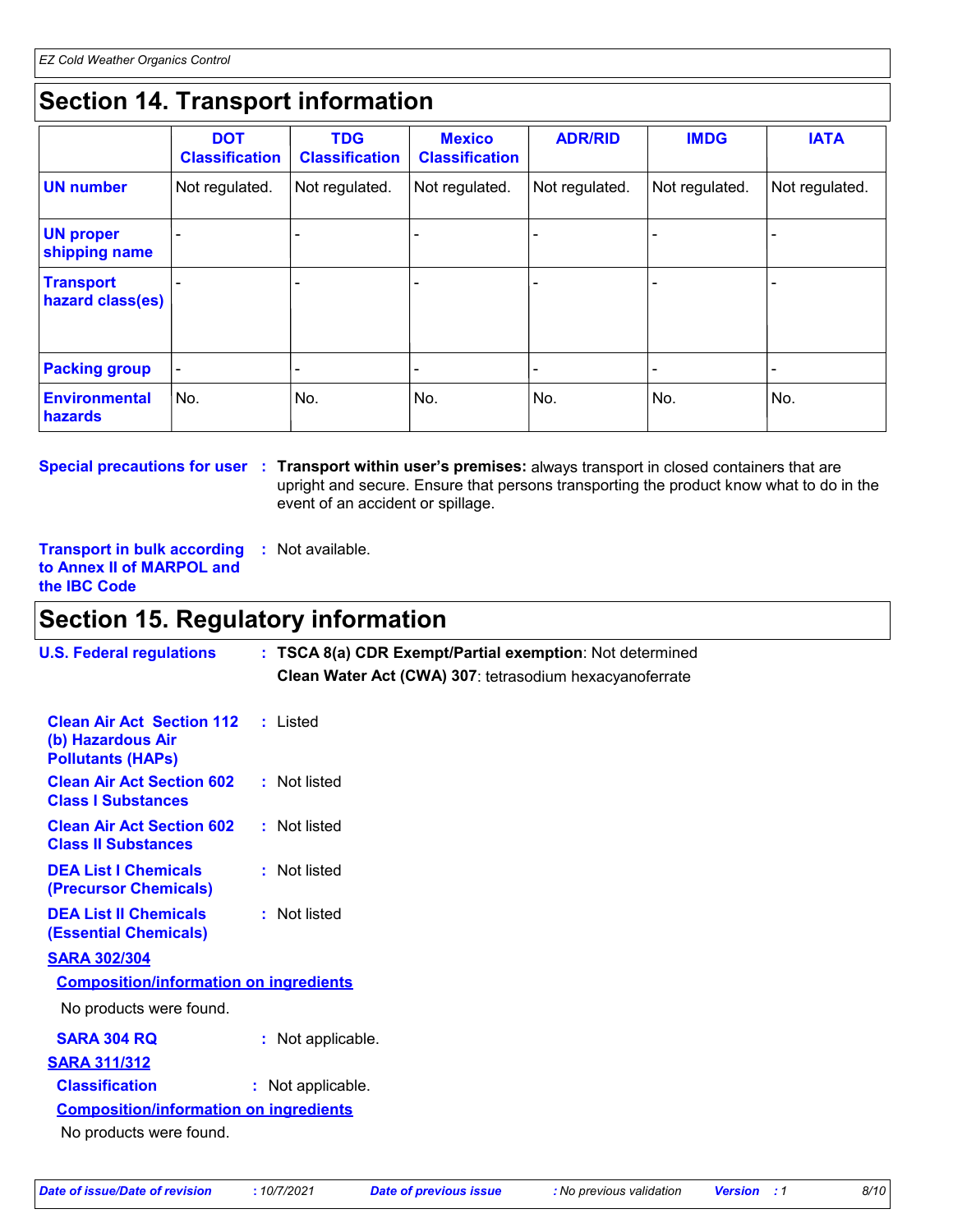### **Section 15. Regulatory information**

### **State regulations**

| <b>Massachusetts</b>       | : None of the components are listed. |
|----------------------------|--------------------------------------|
| <b>New York</b>            | : None of the components are listed. |
| <b>New Jersey</b>          | : None of the components are listed. |
| <b>Pennsylvania</b>        | : None of the components are listed. |
| <b>California Prop. 65</b> |                                      |

This product does not require a Safe Harbor warning under California Prop. 65.

### **International regulations**

**Chemical Weapon Convention List Schedules I, II & III Chemicals** Not listed.

#### **Montreal Protocol**

Not listed.

#### **Stockholm Convention on Persistent Organic Pollutants**

Not listed.

### **Rotterdam Convention on Prior Informed Consent (PIC)**

Not listed.

### **UNECE Aarhus Protocol on POPs and Heavy Metals**

Not listed.

### **Inventory list**

| <b>Australia</b>         | : Not determined.                                                                         |
|--------------------------|-------------------------------------------------------------------------------------------|
| <b>Canada</b>            | : At least one component is not listed in DSL but all such components are listed in NDSL. |
| <b>China</b>             | : Not determined.                                                                         |
| <b>Europe</b>            | : At least one component is not listed.                                                   |
| <b>Japan</b>             | : Japan inventory (ENCS): Not determined.<br>Japan inventory (ISHL): Not determined.      |
| <b>Malaysia</b>          | : Not determined                                                                          |
| <b>New Zealand</b>       | : Not determined.                                                                         |
| <b>Philippines</b>       | : Not determined.                                                                         |
| <b>Republic of Korea</b> | : Not determined.                                                                         |
| <b>Taiwan</b>            | : Not determined.                                                                         |
| <b>Thailand</b>          | : Not determined.                                                                         |
| <b>Turkey</b>            | : Not determined.                                                                         |
| <b>United States</b>     | : All components are listed or exempted.                                                  |
| <b>Viet Nam</b>          | : Not determined.                                                                         |

### **Section 16. Other information**

### **Hazardous Material Information System (U.S.A.)**

| <b>Health</b>           |  |
|-------------------------|--|
| <b>Flammability</b>     |  |
| <b>Physical hazards</b> |  |
|                         |  |